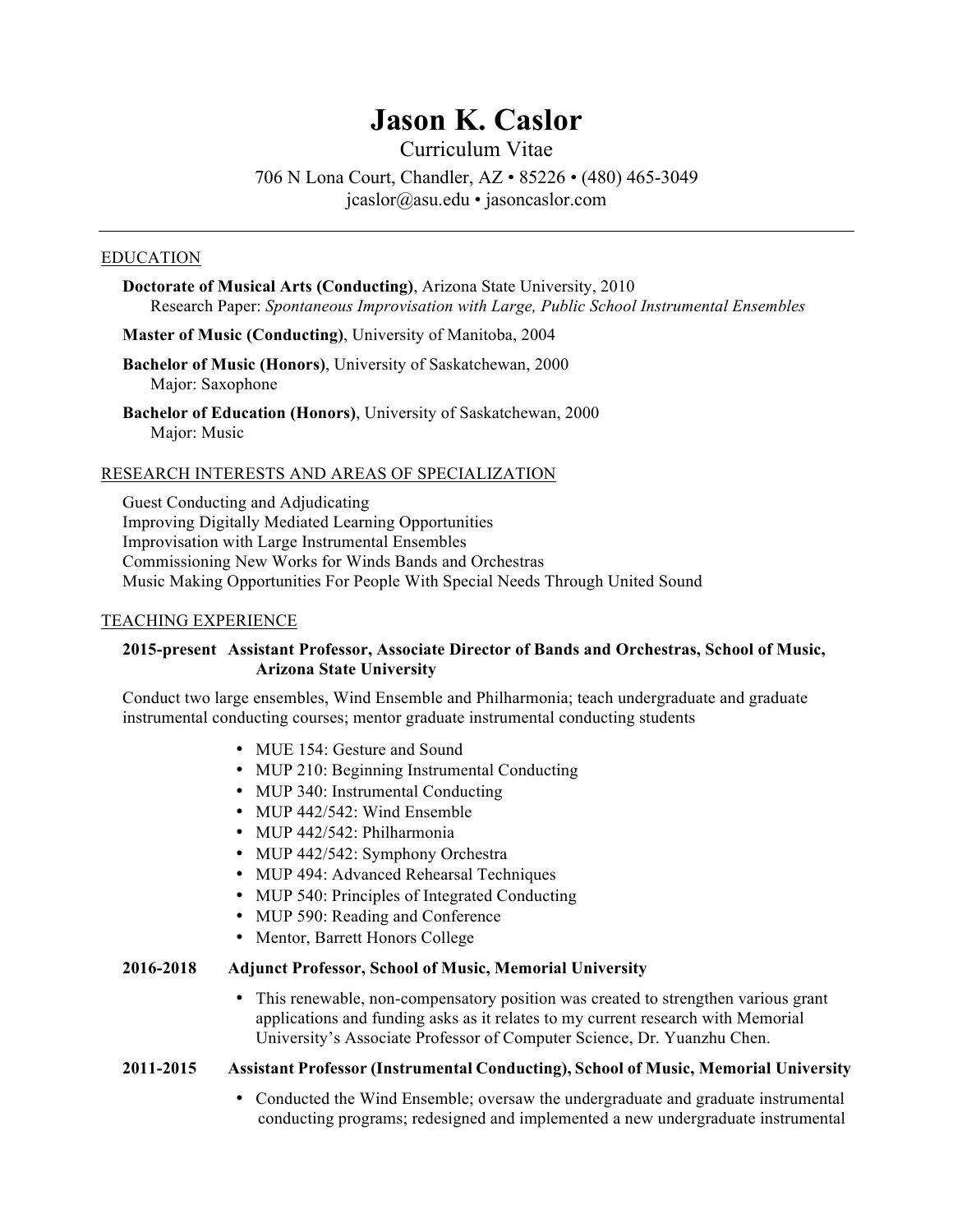conducting curriculum; received an Excellence in Teaching Award in 2012 from Memorial University's Students' Union

# **2010-2011 Visiting Assistant Professor, School of Music, Memorial University**

• Conducted the Wind Ensemble and Chamber Orchestra; taught undergraduate conducting course sequence and various instrument-specific techniques courses for music education students

# **2005-2011 Faculty Member, Canadian Wind Conductors Development Program, Winnipeg, MB**

• Mentored conductors from across Canada and elsewhere at this annual, weeklong workshop

# ADDITIONAL TEACHING EXPERIENCE

| 2018-present | Educational Clinician, Conn-Selmer Division of Education                            |
|--------------|-------------------------------------------------------------------------------------|
| 2008-2010    | Teaching Assistant, Arizona State University                                        |
| 2008         | Sessional Lecturer, Confederation College, Thunder Bay, ON, Canada                  |
| 2007-2008    | Conductor, Wind Ensemble, Department of Music, Lakehead University                  |
| 2004-2005    | Assistant Conductor, Symphony Orchestra, School of Music, University of Manitoba    |
| 2003         | Band and Elementary Music Educator (Grades 4-8), Windsor School, Winnipeg, MB,      |
|              | Canada                                                                              |
| 2000-2002    | Band and Choral Music Educator (Grades 5-12), Outlook School Division, Outlook, SK, |
|              | Canada                                                                              |

# PROFESSIONAL CONDUCTING AND PERFORMANCE EXPERIENCE

My professional experience prior to entering academia full time continues to inform not only my time spent in front of ensembles, but also my approach to teaching conducting to both undergraduate and graduate students. It also allows me to effectively mentor students as they navigate the transition to the professional realm, be it on stage or in the classroom.

# **2005-2008 Resident Conductor, Thunder Bay Symphony Orchestra, Thunder Bay, ON, Canada**

Conducted this 30 member professional ensemble in over 75 concerts (including a Canadian Broadcasting Corporation Radio national broadcast); designed and implemented a myriad of education and outreach initiatives; was instrumental is helping secure over \$50,000 in local, provincial, and national grants; recorded a full-length, internationally distributed CD with Canadian blues artist Rita Chiarelli

# ADDITIONAL PROFESSIONAL CONDUCTING AND PERFORMANCE EXPERIENCE

# **2006-2008 Founder/Music Director, The Group of Seven, Thunder Bay, ON, Canada**

Professional new music ensemble comprised of members of the Thunder Bay Symphony Orchestra; programmed, rehearsed, and conducted four concerts over the two years; commissioned several local composers to create new works for the group

# **2005-2008 Assistant Chorus Master, Thunder Bay Symphony Chorus, Thunder Bay, ON, Canada**

Amateur choir that performed several times each year with the Thunder Bay Symphony Orchestra; supported the Chorus Master by conducting several rehearsals each season

# **2004-2006 Artistic Director, Mennonite Community Orchestra, Winnipeg, MB, Canada**

Community orchestra comprised of both amateur and professional musicians; selected repertoire for the group in consultation with the board and artistic advisory committee; rehearsed and conducted four concerts over the two years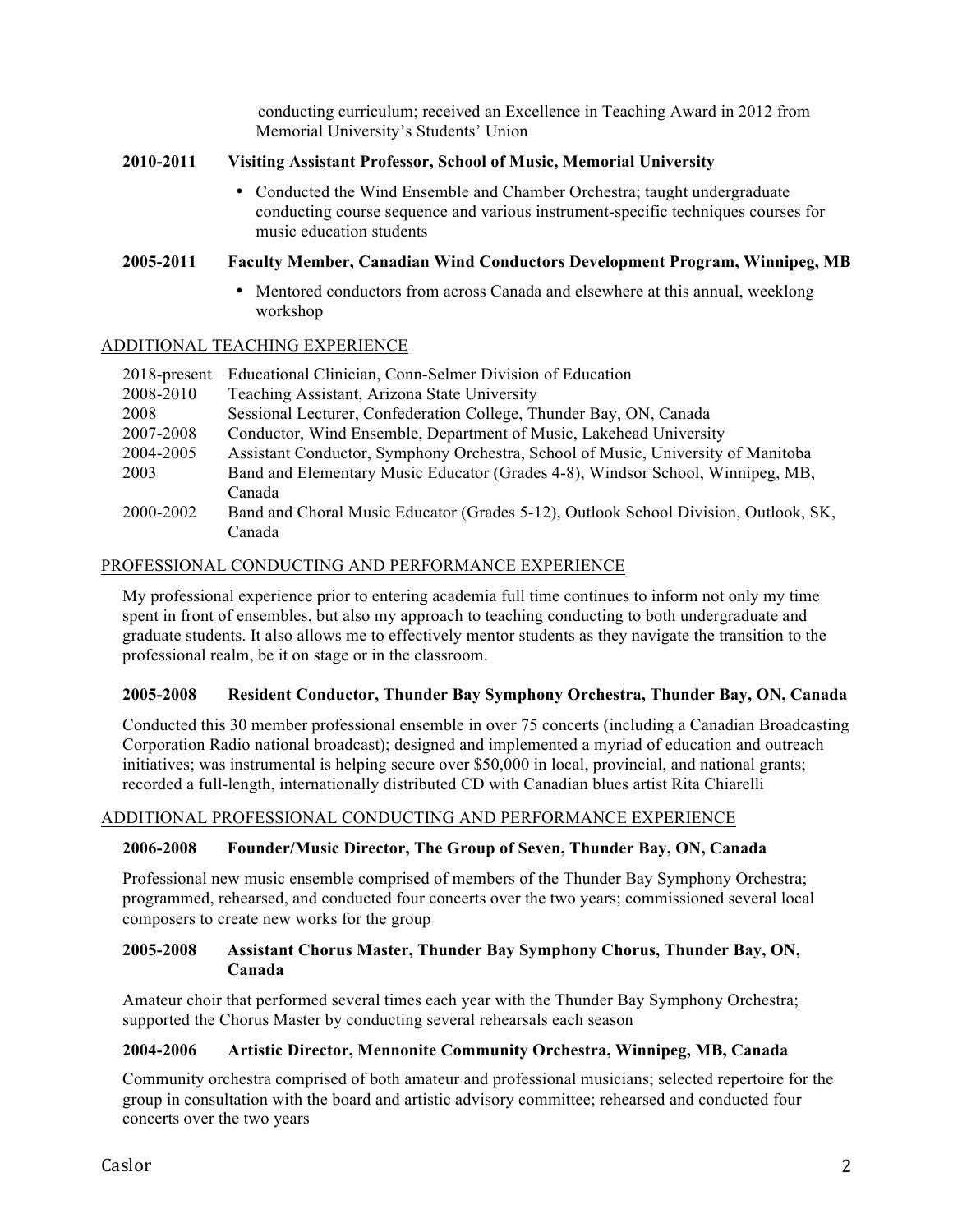# **2004-2005 Apprentice Conductor, Royal Winnipeg Ballet, Winnipeg, MB, Canada**

Apprenticed with this internationally recognized ballet company; rehearsed Tchaikovsky's *Sleeping Beauty* and *Nutcracker* with their orchestra, the Winnipeg Symphony; made my professional debut with them in a full production of Tchaikovsky's *Nutcracker*

## **2003-2004 Co-Founder/Artistic Director, Winnipeg Civic Orchestra, Winnipeg, MB, Canada**

Invited to assist in the creation of a new orchestra designed to offer primarily university music students an orchestral experience in addition to the existing university offerings; programmed, rehearsed, and conducted two concerts

# **1996 Saxophonist, Band of the Ceremonial Guard, Ottawa, ON, Canada**

Following a national audition, I was selected to perform with this group that forms each year for the purpose of providing musical support for the world-famous Changing of the Guard ceremony on Parliament Hill in Ottawa, ON, Canada.

## AWARDS, HONOURS, AND PROFESSIONAL RECOGNITION

Outstanding Faculty Mentor Awards Nominee, Arizona State University, 2017 Nominated by graduate student Melanie Brooks, this award is for faculty members that chaired or served on dissertation or thesis committees for at least three ASU graduate students or demonstrated commitment to graduate student success through advising, informal or formal mentoring, or thesis/dissertation committee service.

Annual Research Report, Memorial University, 2014

Excellence in Teaching Award, Memorial University Students' Union, 2012

Finalist, Prince Edward Island Symphony Orchestra Guest Conductor Search, 2012

 Canadian Folk Music Award Nominations, "Uptown Goes Downtown: Rita Chiarelli with the Thunder Bay Symphony Orchestra," Conductor, 2008

Travel Grant, Canada Council for the Arts, 2006

Emerging Youth Artist Nominee, Thunder Bay's Cultural Services of the Recreation & Culture

Division, Thunder Bay, ON, 2006

Professional Development Grant, Canada Council for the Arts, 2004

Performing Arts Individual Assistance Professional Development Grant, Saskatchewan Arts Board, 2004

# RESEARCH AND CREATIVE ACTIVITY

#### Guest Conducting

#### *International*

#### **RUM Symphonic Wind Band, Sweden, 2022-2025**

Currently in negotiations to select repertoire, rehearse, and conduct this auditioned ensemble comprised of Sweden's best concert band musicians between ages 18 and 25. This is a four-year engagement with the group meeting for two weeks each summer, with each summer culminating in a tour of Sweden and surrounding countries.

#### **Quebec Provincial Honor Band, Montreal, QC, Canada, January 2020**

Invited to select repertoire, rehearse, and conduct this auditioned ensemble comprised of Quebec's best high school concert band musicians.

#### **Ontario Provincial Honour Band, Toronto, ON, Canada, November 2019**

Invited to select repertoire, rehearse, and conduct this auditioned ensemble comprised of Ontario's best high school concert band musicians.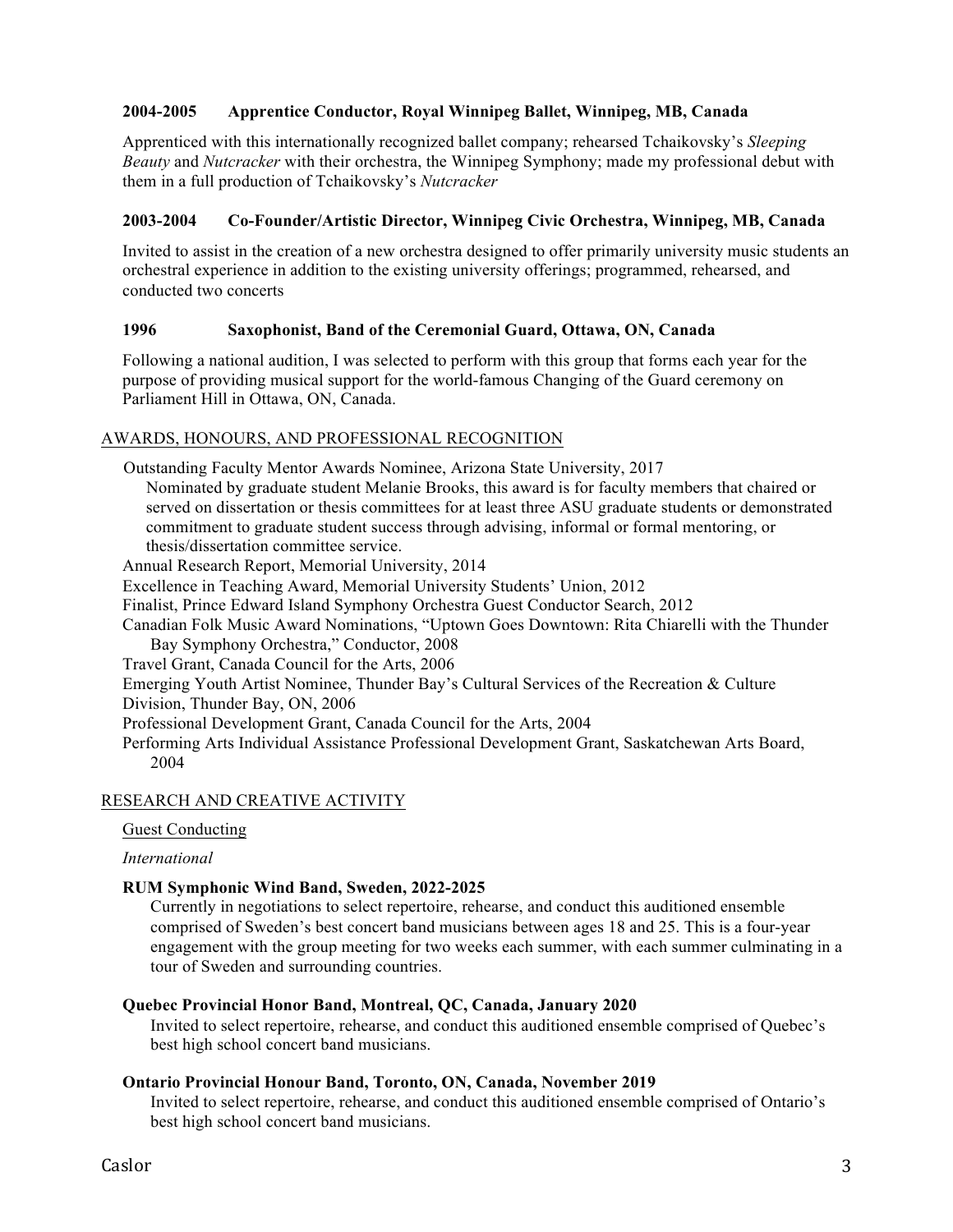## **Thunder Bay Symphony Orchestra, Thunder Bay, ON, Canada, April 2019**

Invited to rehearse and guest conduct a full concert on their 2018/19 Pops Series.

## **Saskatchewan Provincial Honour Band, Regina, SK, Canada, November 2018**

Invited to select repertoire, rehearse, and conduct this auditioned ensemble comprised of Saskatchewan's best high school concert band musicians. Was unable to accept this offer due to a previous engagement.

# **Ontario Provincial Honour Band, Toronto, ON, Canada, November 2018**

Invited to select repertoire, rehearse, and conduct this auditioned ensemble comprised of Ontario's best high school concert band musicians. Was unable to accept this offer due to a previous engagement.

## **Calgary Regional Summer Band Workshop. Calgary, AB, August 2018**

Invited to select repertoire, rehearse, and conduct the top of four concert bands at this summer camp. Was unable to accept this offer due to it overlapping with the start of ASU's Fall 2018 semester.

## **Alberta Band Association Wind Symphony, Red Deer, AB, Canada, October 2017**

Invited to select repertoire, rehearse, and conduct this nominated ensemble comprised of some of Alberta's best high school and university concert band musicians.

#### **Saskatchewan Provincial Honour Band, Regina, SK, Canada, October 2017**

Invited to select repertoire, rehearse, and conduct this auditioned ensemble comprised of Saskatchewan's best high school concert band musicians. Was unable to accept this offer due to a previous engagement.

#### **West Valley Winds Workshop, Canmore, AB, Canada, March 2017**

Invited to select repertoire, rehearse, and conduct at this community band weekend festival.

#### **National Youth Band of Canada, Saskatoon, SK, Canada, May 2016**

Invited to select repertoire, rehearse, and conduct this auditioned ensemble comprised of Canada's best high school and university concert band musicians. The National Youth Band of Canada (NYB) is the most comprehensive music education youth project offered by the Canadian Band Association. The guest soloist was Larry Knopp, Yamaha artist and principal trumpet of the Vancouver Symphony Orchestra.

#### *National*

# **University of Nevada-Reno Wind Ensemble, Reno, NV, December 2018**

Invited to guest conduct the University of Nevada-Reno Wind Ensemble, an auditioned ensemble that features the most outstanding brass, woodwind, and percussion players on campus.

# **College Light Opera Company, Falmouth, MA, July 2018**

Invited to rehearse and conduct their production of *Thoroughly Modern Millie*. Was unable to accept this offer due to a previous engagement, but plans are in place for me to conduct on an upcoming season.

# **South Dakota Intercollegiate Band, Rapid City, SD, March 2018**

Invited to select repertoire, rehearse, and conduct this nominated ensemble comprised of South Dakota's best university concert band musicians.

#### **South Dakota All State Band, Rapid City, SD, March 2018**

Invited to select repertoire, rehearse, and conduct this auditioned ensemble comprised of South Dakota's best high school concert band musicians.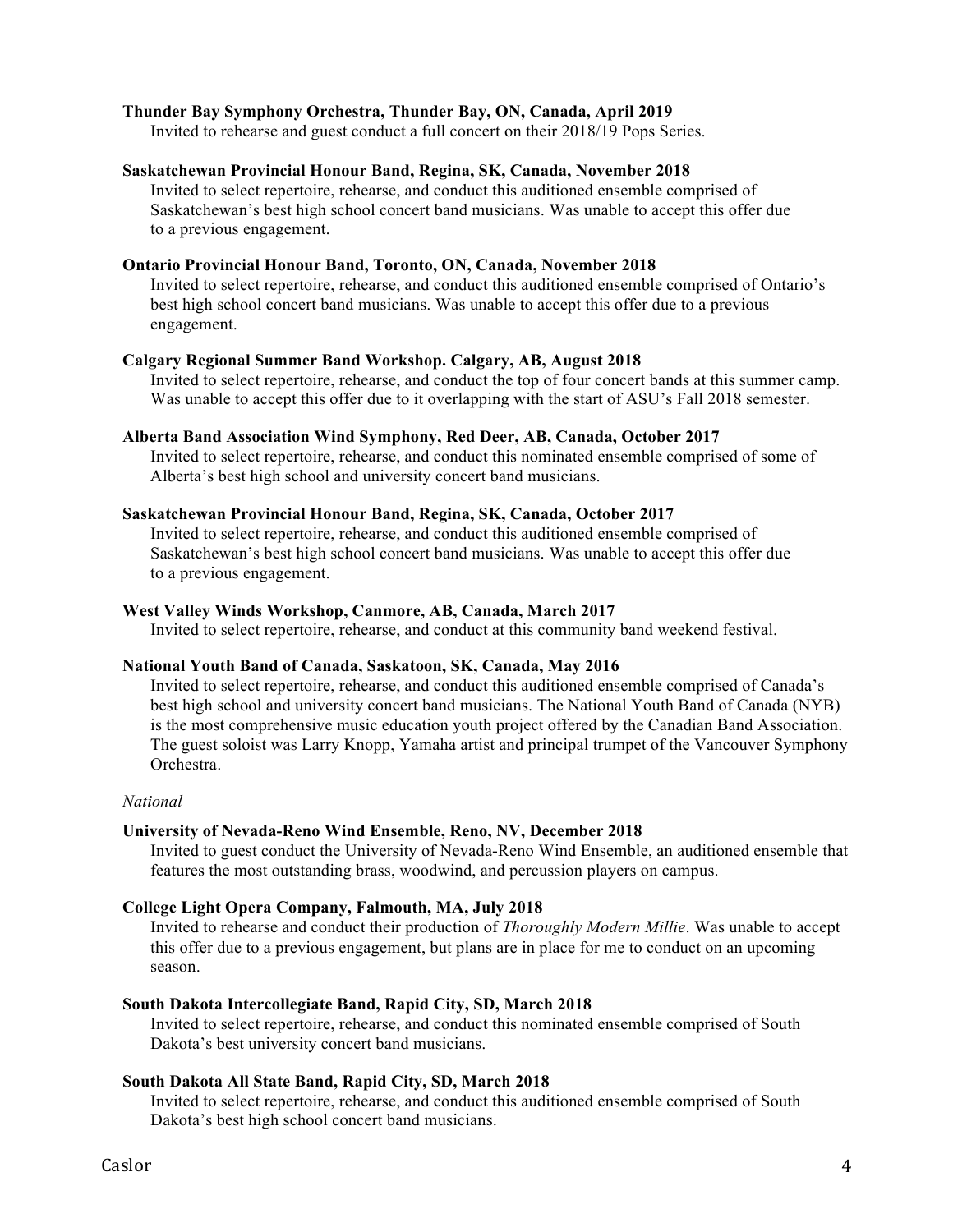## **Washington and Lee University's Honors Weekend, Lexington, VA, January 2018**

Invited to rehearse and conduct a band and an orchestra both comprised of Washington and Lee University students and promising high school musicians.

#### **Oregon State University Wind Ensemble, Corvallis, OR, February 2017**

Invited to guest conduct the Oregon State University Wind Ensemble, a 43-member ensemble that features the most outstanding brass, woodwind, and percussion players on campus.

# **North Area Honor Band, Aberdeen, SD, December 2016**

Invited to select repertoire, rehearse, and conduct this auditioned ensemble comprised of northern South Dakota's best high school concert band musicians.

#### **International Wind Ensemble, International Music Camp, Dunseith, ND, July 2016**

Invited to select repertoire, rehearse, and conduct this auditioned ensemble comprised of the best concert band musicians at this summer camp.

#### **International Youth Band, International Music Camp, Dunseith, ND, July 2016**

Invited to select repertoire, rehearse, and conduct this ensemble comprised of students, both American and international, at this summer camp.

#### **North Area Honor Band, Aberdeen, SD, December 2015**

Invited to select repertoire, rehearse, and conduct this auditioned ensemble comprised of northern South Dakota's best high school concert band musicians. Was unable to accept this offer due to a previous engagement.

#### *Arizona*

#### **North Central Region Honor Orchestra, Phoenix, February 2020**

Invited to select repertoire, rehearse, and conduct this auditioned ensemble comprised of North Central Arizona's best high school orchestra musicians.

#### **Central Region Honor Band, Mesa, AZ, February 2019**

Invited to select repertoire, rehearse, and conduct this auditioned ensemble comprised of Southwestern Arizona's best high school concert band musicians. Was unable to accept this offer due to a previous engagement.

# **Southwest Region Honor Band, Tempe, AZ, February 2019**

Invited to select repertoire, rehearse, and conduct this auditioned ensemble comprised of Southwestern Arizona's best high school concert band musicians.

## **Greater Phoenix Honor Band, Phoenix, AZ, January 2019**

Invited to select repertoire, rehearse, and conduct this nominated ensemble comprised of junior high band students from the Phoenix Union High School District.

# **Arizona Repertory Orchestra, Chandler, AZ, June 2017**

A summer sight-reading orchestra that invites different conductors to lead them through standard orchestral repertoire; read through works by Beethoven (Coriolan Overture), Dvorak (Symphony No. 9), and Glinka (Ruslan and Ludmilla Overture).

#### **Paradise Valley Unified School District High School Honor Band, Phoenix, AZ, January 2017**

Invited to select repertoire, rehearse, and conduct this auditioned ensemble comprised of the Paradise Valley Unified School District's best high school concert band musicians.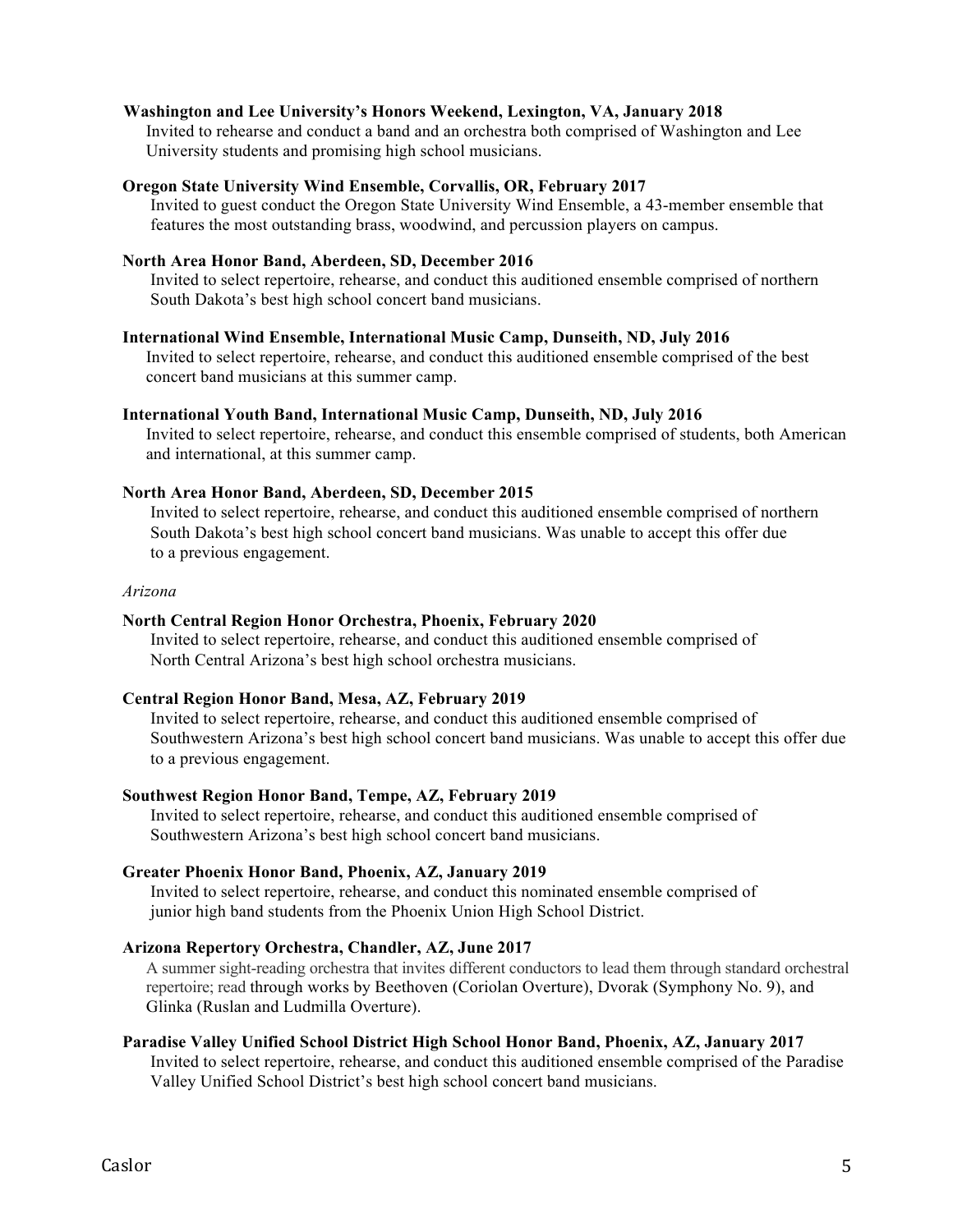## **Southwest Region Honor Band, Tempe, AZ, February 2016**

Invited to select repertoire, rehearse, and conduct this auditioned ensemble comprised of Southwestern Arizona's best high school concert band musicians. Was unable to accept this offer due to a previous engagement.

Guest Conducting Engagements Prior to ASU Appointment

Regina Catholic Schools Grade 7 and 8 Select Band, Regina, SK, Canada, April 2015 Prince Edward Island Intermediate Honour Band, Charlottetown, PEI, Canada, January 2015 Saskatchewan Music Conference Wind Ensemble, Regina, SK, Canada, November 2013 Prince Edward Island Senior Honour Band, Charlottetown, PEI, Canada, November 2013 Newfoundland Symphony Orchestra, Rehearsal, St. John's, NL, Canada, October 2013 Music at Memorial Concert Series, *Histoire du Soldat*, St. John's, NL, Canada, March 2013 Newfoundland Symphony Orchestra, Rehearsal, St. John's, NL, Canada, March 2013 Prince Edward Island Intermediate Honour Band, Charlottetown, PEI, Canada, January 2013 Newfoundland Symphony Orchestra, Rehearsal, St. John's, NL, Canada, November 2012 Newfoundland Symphony Orchestra, Rehearsal, St. John's, NL, Canada, March 2013 Maritime Youth Wind Ensemble, Wolfville, NS, Canada, July 2012 Newfoundland Symphony Orchestra, Rehearsal, St. John's, NL, Canada, March 2012 Manitoba Intermediate Honour Band, Winnipeg, MB, Canada, May 2011 Nova Scotia Music Educators Association, Reading Session, Antigonish, NS, Canada, October 2011 Newfoundland Symphony Orchestra, Rehearsal, St. John's, NL, Canada, April 2011 Newfoundland Symphony Orchestra Prelude Concert with Paul Bendzsa and the Scruncheons Percussion

Ensemble, St. John's, NL, Canada, February 2011 Thunder Bay Symphony Orchestra, Thunder Bay, ON, Canada, October 2009 Saskatchewan Band Association Senior Band Camp, Saskatoon, SK, Canada, July 2009 St. James-Assiniboia School Division Grade 8 Band Retreat, Winnipeg, MB, Canada, May 2009 Junior High Band, International Music Camp, International Peace Gardens, Dunseith, ND, July 2008 St. James-Assiniboia School Division Grade 8 Band Retreat, Winnipeg, MB, Canada, May 2008 Urban Infill's production of Stravinsky's *Histoire du Soldat*, Thunder Bay, ON, Canada, February 2008 Saskatchewan Band Association Junior Band Camp, Saskatoon, SK, Canada, July 2006 Cadaques Orchestra International Conducting Competition, Cadaques, Spain, 2006 Senior Band, Central Region Band Workshop, Carman, MB, Canada, February 2004 Saskatchewan Band Association Junior Band Camp, Yorkton, SK, Canada, August 2004 Saskatchewan Band Association Junior Band Camp, Saskatoon, SK, Canada, August 2003 Rosin d'être! String Orchestra, Winnipeg, MB, Canada, November 2002 Equinox Theatre's production of *Oklahoma*, Outlook, SK, Canada, April 2002

#### Adjudicating

All engagements listed below are included under Creative Activity and Research only when they involve conducting the groups in a post-performance workshop.

#### *International*

## **Optimist Clubs of Winnipeg Band Festival, Winnipeg, MB, Canada, February 2020**

Invited to return for the third time to evaluate and conduct various school concert bands at this weeklong festival.

## **BOAO International Youth Music Festival, Dunshan-Hainan, China, July 2019**

Invited to evaluate and conduct concert bands and offer masterclasses to music educators.

#### **MusicFest Canada, Ottawa, ON, Canada, May 2018**

Invited to evaluate and conduct various school concert bands at this multi-day festival.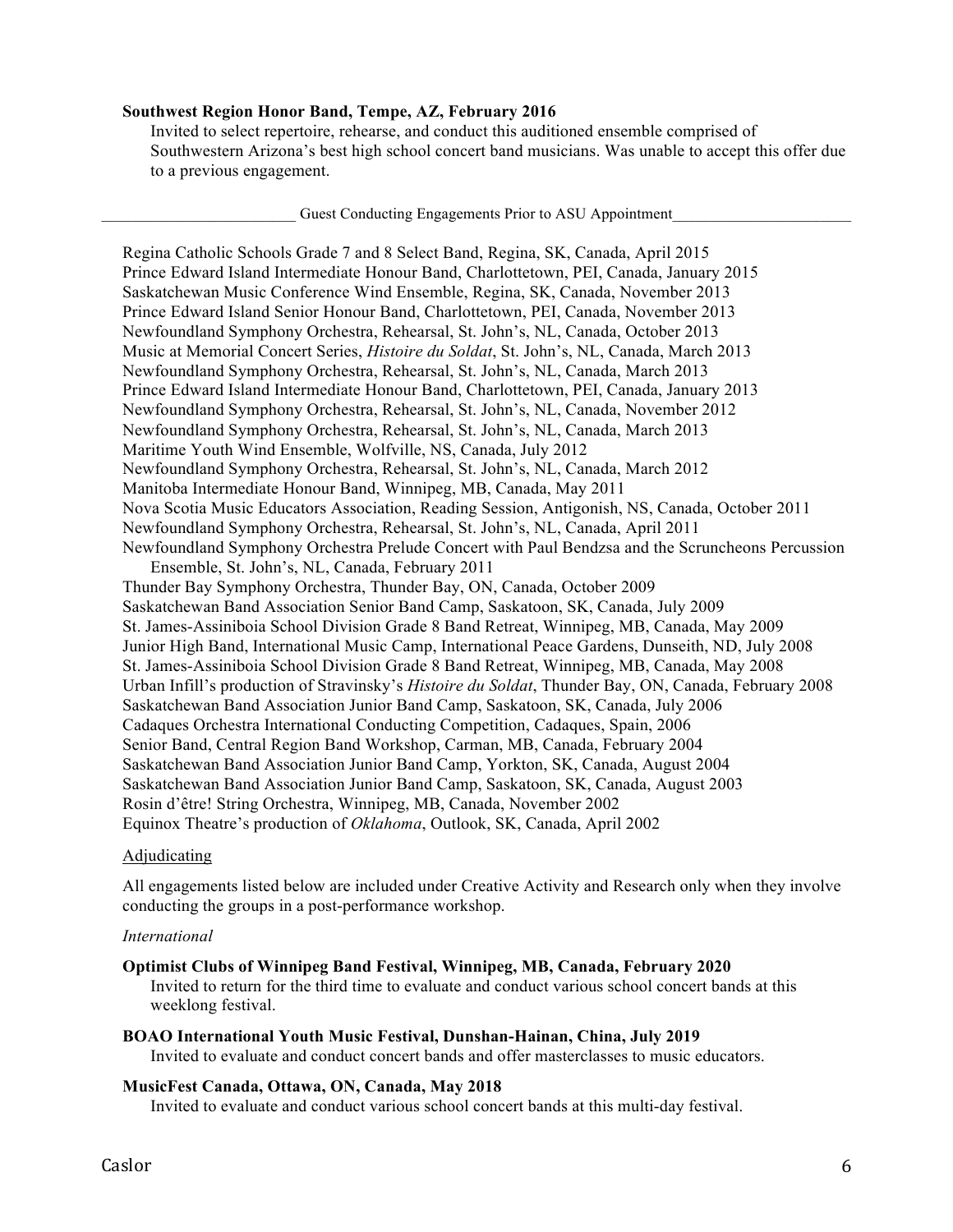## **Con Brio Festival, Whistler, BC, Canada, May 2018**

Invited to evaluate and conduct various school concert bands at this multi-day festival.

**Unifest, Saskatoon, SK, Canada, November 2018**

Invited to evaluate and conduct various school concert bands at this multi-day festival.

**Canadian Rocky Mountain Festival, Banff, AB, Canada, April 2018**

Invited to evaluate and conduct various school concert bands at this four-day festival.

**Regina Downtowners Optimist Band Festival, Regina, SK, Canada, March 2018**

Invited to evaluate and conduct various school concert bands at this weeklong festival. Was unable to accept this offer due to a previous engagement.

- **Ontario Band Association Band Festival, Markham, ON, Canada, February 2018** Invited to evaluate and conduct various school concert bands at this weeklong festival.
- **The artsPlace Vic Lewis International Band Festival, Canmore, AB, Canada, November 2017** Invited to evaluate and conduct various school concert bands at this two-day festival.
- **Atlantic Festivals of Music, Halifax, NS, Canada, April 2017** Invited to evaluate and conduct various school concert bands at this weeklong festival.
- **Regina Downtowners Optimist Band Festival, Regina, SK, Canada, March 2017**

Invited to evaluate and conduct various school concert bands at this weeklong festival. Was unable to accept this offer due to a previous engagement.

- **Optimist Clubs of Winnipeg Band Festival, Winnipeg, MB, Canada, February 2017** Invited to evaluate and conduct various school concert bands at this weeklong festival.
- **Ontario Band Association Band Festival, Markham, ON, Canada, February 2017** Invited to evaluate and conduct various school concert bands at this weeklong festival. Was unable to accept this offer due to a previous engagement.

#### *National*

**2019 MICCA (Massachusetts Instrumental and Choral Conductors Association) Concert Festival, Westborough, MA, April 2019**

Invited to evaluate and conduct various school orchestras and concert bands. Was unable to accept this offer due to a previous engagement.

# **Chabot College Band Festival, Hayward, CA, February 2018**

Invited to evaluate and conduct various school concert bands at this daylong festival.

#### **Marquette University Orchestra Festival, Milwaukee, WI, November 2017**

Invited to evaluate and conduct various school string orchestras at this daylong festival. Was unable to accept this offer due to a previous engagement.

#### **Chabot College Band Festival, Hayward, CA, February 2017**

Invited to evaluate and conduct various school concert bands at this daylong festival. Was unable to accept this offer due to a previous engagement.

#### **Marquette University Orchestra Festival, Milwaukee, WI, November 2016**

Invited to evaluate and clinic various school string orchestras at this daylong festival.

*Arizona*

**Arizona Band and Orchestra Directors Association Concert Band Festival, Tempe, AZ, December 2017**

Invited to evaluate and offer feedback to conductors at this daylong festival.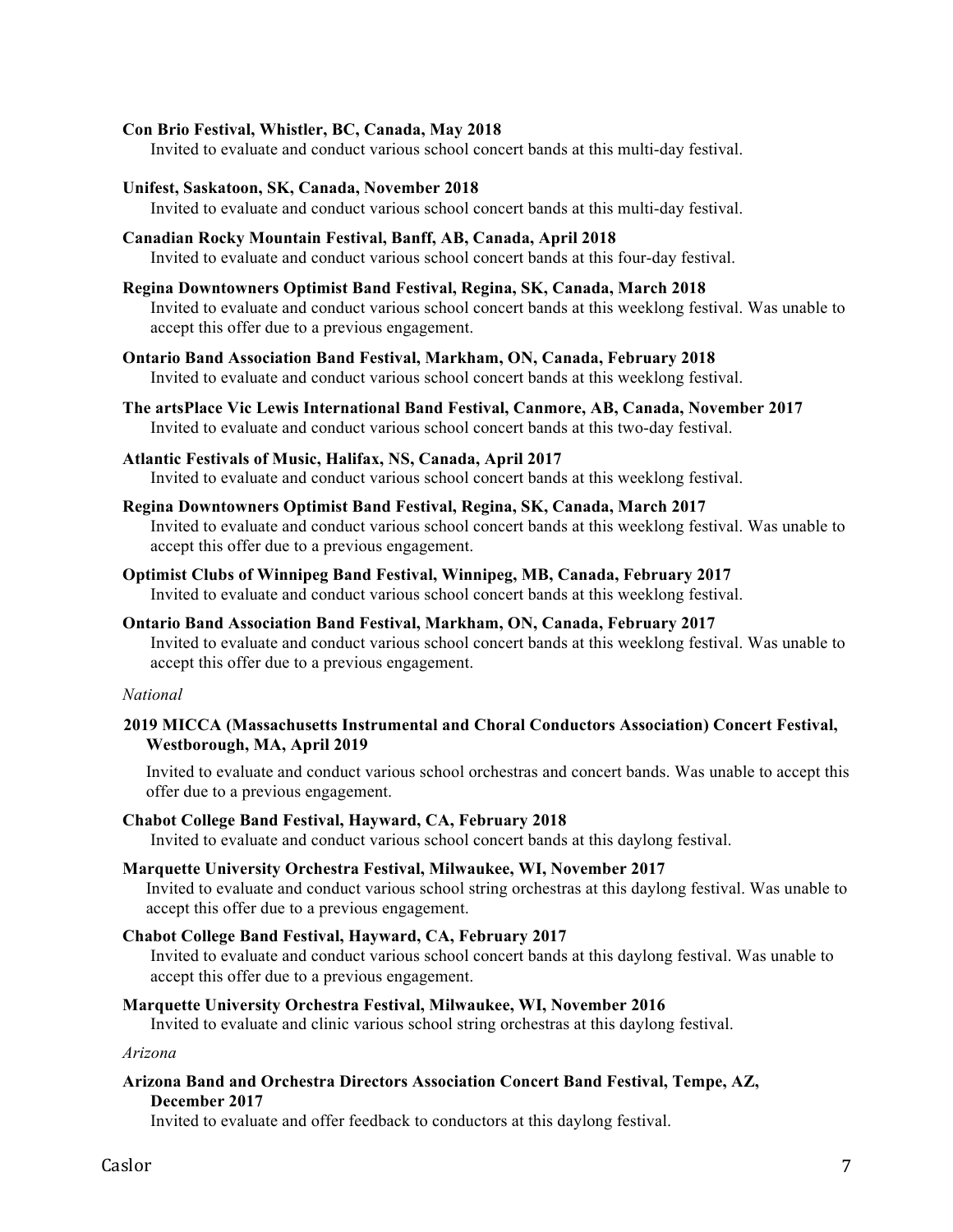Band Days, Regina, SK, April 2015 Optimist Clubs of Winnipeg Band Festival, Winnipeg, MB, Canada, February 2015 Anglophone West School District, Fredericton, NB, Canada, May 2014 Rotary Music Festival, St. John's, NL, Canada, May 2014 Atlantic Band Festival, Halifax, NS, Canada, May 2014 Rotary Music Festival, St. John's, NL, Canada, April 2013 Kiwanis Music Festival, Ottawa, ON, Canada, April 2013 Kiwanis Music Festival, Clarenville, NL, Canada, March 2013 Moose Jaw Band and Choral Festival, Moose Jaw, SK, Canada, May 2012 Atlantic Band Festival, Halifax, NS, Canada, May 2012 Truro Music Festival, Truro, NS, Canada, April 2012 Kiwanis Music Festival, Ottawa, ON, Canada, April 2012 Rotary Music Festival, Corner Brook, NL, Canada, March 2012 Rotary Music Festival, Stephenville, NL, Canada, March 2012 Rotary Music Festival, St. John's, NL, Canada, May 2011 New Glasgow Music Festival, New Glasgow, NS, Canada, April 2011 Rhythms International Educational Music Festival, Norfolk, VA, April 2008

## Publications

Canadian Winds is the professional journal of the Canadian Band Association. The journal seeks to be both a scholarly and pedagogical publication accessible to all instrumental music educators. It has a circulation of 1600.

#### *Forthcoming Peer-Reviewed Articles*

Caslor, J., and Belgrave, M. (2018). Beyond High School: Inclusive Music Making Through United Sound. In G. Tsiris and K. VanWeelden (Eds.), *Proceedings of the 21st International Seminar of the Commission on Music in Special Education, Music Therapy, and Music Medicine, Salzburg, Austria,* (pp. TBD). Australia: National Library of Australia Cataloguing.

# *Peer-Reviewed Articles*

- Caslor, J. (2018). "Of All The Bands I've Heard, This Is Certainly One Of Them." Canadian Winds. 16(2), 37-40.
- Caslor, J. (2013). Forty Years of the Gower Band Program. Canadian Winds. 12(1), 40-42.
- Caslor, J. (2011). "Stop, Look and Listen" 10 Thoughts for the Podium. Canadian Winds. 10(1), 35-37.
- Caslor, J. (2011). Study Guide for Paul Suchan's *A Study of: The Colours and Contrasts of Grief*. Canadian Winds, 9(2), 72-74.

# *In Progress*

- Caslor, J. (2019). Study Guide for Bill Thomas' *Blue Lake and Rocky* Shore. Canadian Winds.
- Caslor, J (2019). Spontaneous Factory: A Case For Including Improvisation In Our Teaching. Music Educators Journal.

*CD Reviews*

Caslor, J. (2014). North Winds IV: Canadian Wind Band Music [CD]. University of Manitoba. Canadian Winds. 12(2), 40.

#### Grants and Funding Awarded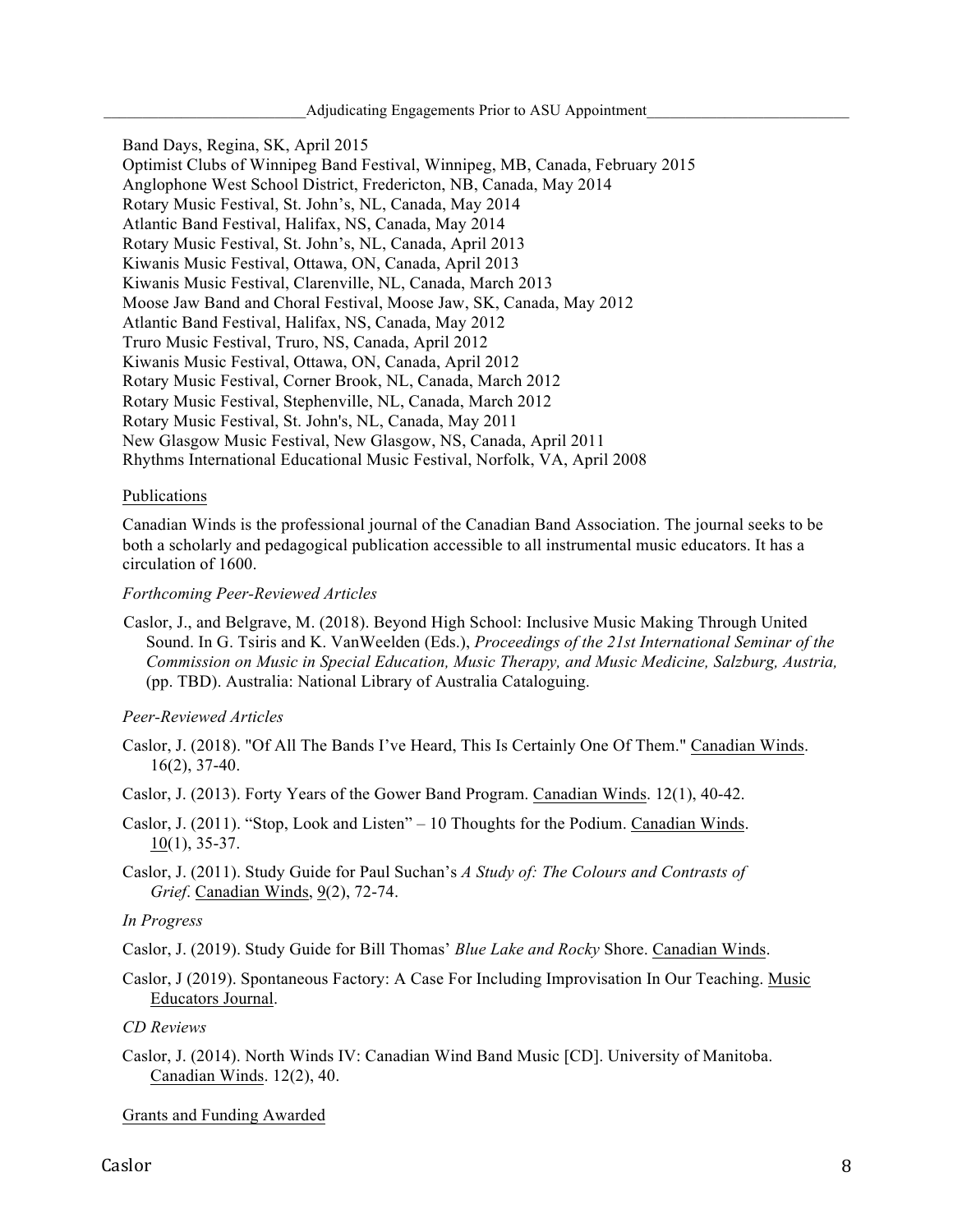Since coming to Arizona State University in 2015, my research in improving digitally mediated learning opportunities has been supported through grants and in-kind donations totaling over **\$34,000**. Funding I have received since beginning full time employment in academia in 2010 totals almost **\$60,000.**

International Institute For Critical Studies in Improvisation: Funding Request Competition, **\$1500**. 2018

This funding advanced my work with LoLa (LOw LAtency), the high quality audio/video transmission system for network musical performances and interaction developed in Italy. It was used to hire professional sound engineer Nathan James to assess and improve the current audio transmission configurations of the LoLa nodes at both Arizona State University and the Paradise Valley Unified School District.

Paradise Valley Unified School District, In-Kind Donation, **\$5570.17**. 2018

The Paradise Valley Unified School District has loaned me a custom-built computer so as to facilitate connections between their students and the faculty in Arizona State University's School of Music via the program LoLa, the high quality audio/video transmission system for network musical performances and interaction.

Herberger Research Council Project Grant: ReachOut - Using Technology To Connect ASU With Arizona (And Beyond), **\$2228.08.** 2018

This funding was used to facilitate and document the live LoLa demonstration that took place at ASU Gammage on April 10, 2018. Specifically, ASU videographer Rebekah Cheyne and her team were hired to capture the event and the projector and screen at ASU Gammage were rented to allow the audience to see the group who joined us from Paradise Valley via LoLa, (LOw LAtency), the high quality audio/video transmission system for network musical performances and interaction.

Teaching and Learning Framework Funding Competition, Memorial University: CONNECT! High-Fidelity Virtual Music Rehearsals with the Click of a Button (Co-Applicant), **\$25,123**. 2016- 2018

This grant is allowing myself and my colleagues at Memorial University's School of Music and Department of Computer Science to further refine Connect!, a user-friendly iPad application that provides a pristine audio exchange, allowing musicians to interact with fellow artists from around the world via the Internet.

Grants and Funding Prior to ASU Appointment

- SSHRC/Vice President's Research Grant: Connecting In High Fidelity Across the Internet (Principle Investigator). \$6831.98. 2015
- SSHRC Insight Development Grant: Connecting In High Fidelity Across the Internet (Principle Investigator). Submitted February 2014. 4A status.

President's and Provost's Fund for Scholarship in the Arts: The Use of Telematics for Large Ensemble Conducting and Teaching in Mid-Size Universities (Co-Principle Investigator). \$8,000. 2014.

President's and Provost's Fund for Scholarship in the Arts: Alexander Technique Residency (Research Collaborator). 2014.

- SSHRC Partnership Grant: International Institute For Critical Studies in Improvisation (Research Collaborator; Principle Investigator: Ajay Heble, University of Guelph). 2013-2018.
- Distance Education, Learning and Teaching Support Grant: Increasing Students' Interaction with the Art of our Time through Telematic Delivery (Principle Investigator). \$5,000. 2012-2014.

Vice-President (Research) IRIF Start-Up Grant: Reframing the Relationship between a Conductor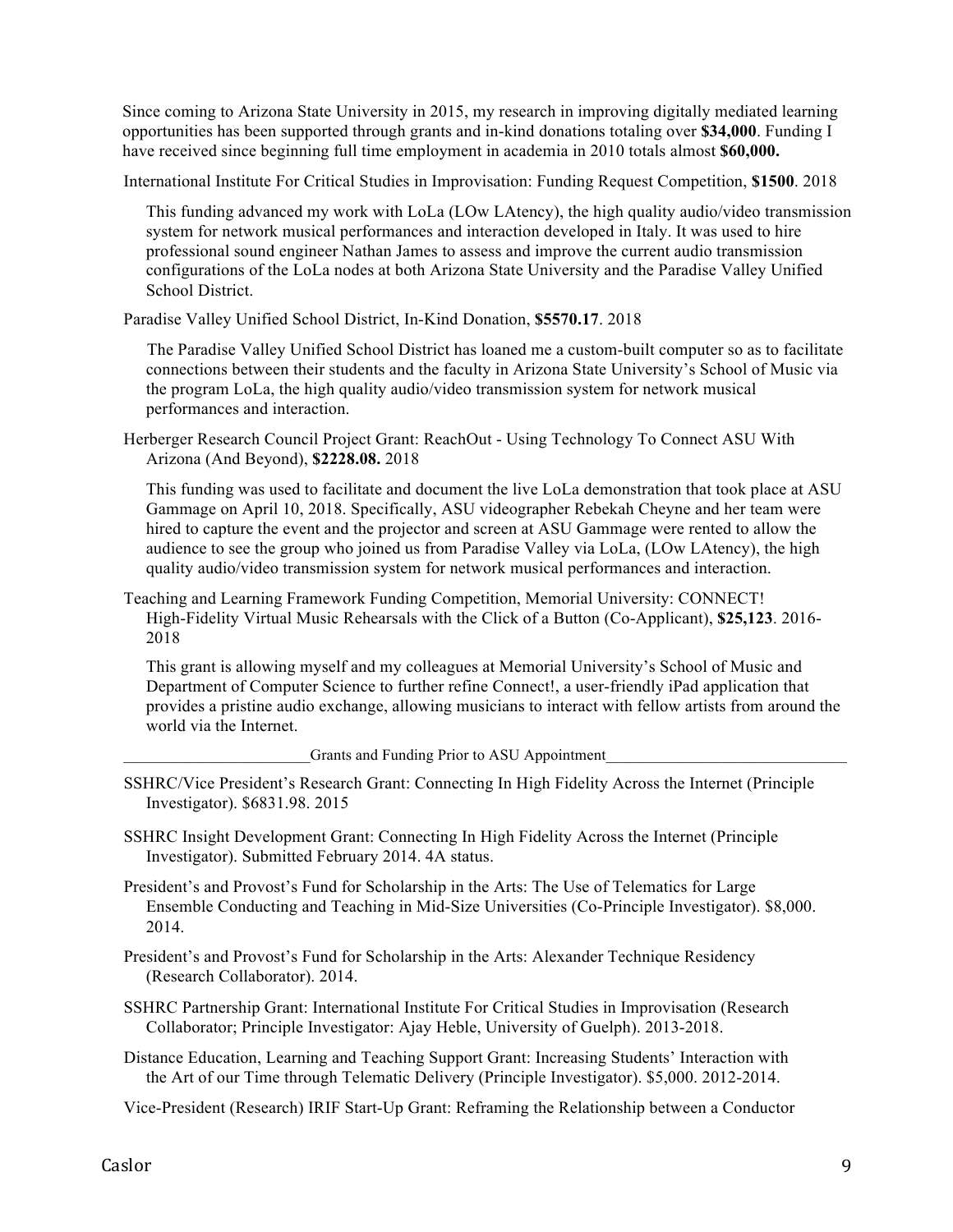and an Ensemble (Principle Investigator). \$5,000. 2012-2014.

- Arts Education Partnership Initiative: Vive Voce (Content and curriculum designer as Resident Conductor of the Thunder Bay Symphony Orchestra). \$27,666. 2008-2009.
- Ontario Arts Council Education Project: Adventures in Music (Content and curriculum designer as Resident Conductor of the Thunder Bay Symphony Orchestra). \$12,000. 2006.
- Ontario Arts Council Education Project: Raising the Bar (Content and curriculum designer as Resident Conductor of the Thunder Bay Symphony Orchestra). \$12,000. 2005.

## Citations

- Taylor, Geoffrey. (2018). Music Teachers' Experiences of Improvisation in Band and Orchestra Classrooms. DMA Dissertation, Boston University, 20.
- Sullivan, Jill M. (2016). Which Version Of Band Are You Teaching 1.0, 3.0, 6.0? Ala Breve The Alabama Music Educators Journal. February/March 2016, 47-50.
- Gagne, Christopher R. (2014) Scholarly Repository Improvisation Within the Beginning Band Curriculum: Creating a Comprehensive Improvisational Resource for the Middle School Music Educator. DMA Essay, University of Miami, 72-74, 83, 112, 114-117, 159.
- Spencer, Daniel Allan. (2013). A creative and aural method to teach improvisation as a supplement to horn pedagogy for applied lesson instructors. DMA Dissertation, University of Iowa, 22.

## Presentations/Masterclasses

## *International*

- Riksförbundet Unga Musikanter Wind Band Symposium, Sundsvall, Sweden, November 2018 Based on my work at the 2016 International Music Camp, music educator Peter Tjernberg, who brought students to the camp and observed me in rehearsals, invited me to conduct, present, and teach at a symposium arranged by Riksförbundet Unga Musikanter (RUM), a nonprofit organization with a membership of 40,000 that assists children and young people with playing an instrument, singing, dancing, and acting.
- "*Connect!* Understanding and Maximizing Virtual Rehearsals," International Society for Research and Promotion of Wind Music International Conference, Wadgassen, Germany, July 2018
- "Beyond High School: Inclusive Music Making Through United Sound," International Society for Music Education - Special Music Education and Music Therapy Pre-Conference Commission Seminar, July 2018, Co-presentation with Dr. Melita Belgrave, Associate Professor of Music Therapy, Arizona State University
- "Connecting ASU and PVUSD via LoLa," Internet2 Global Summit, May 2018 I, along with Jeff Billings, Director, Information Technology, Paradise Valley Unified School District (PVUSD), were invited by James Werle, Director of the National Internet2 K20 Initiative, to present on the collaboration between ASU and PVUSD that is testing the pedagogical potential of LoLa, a high quality audio/video transmission system for network musical performances and interaction.
- "Spontaneous Factory: An Approach to Improvisation and Composition for Large Instrumental Ensembles," Tempo 2017: Manitoba Provincial Music Education Conference, Winnipeg, MB, Canada, October 2017
- "Pick A Tune, Prep a Tune: Planning For Success," Tempo 2017: Manitoba Provincial Music Education Conference, Winnipeg, MB, Canada, October 2017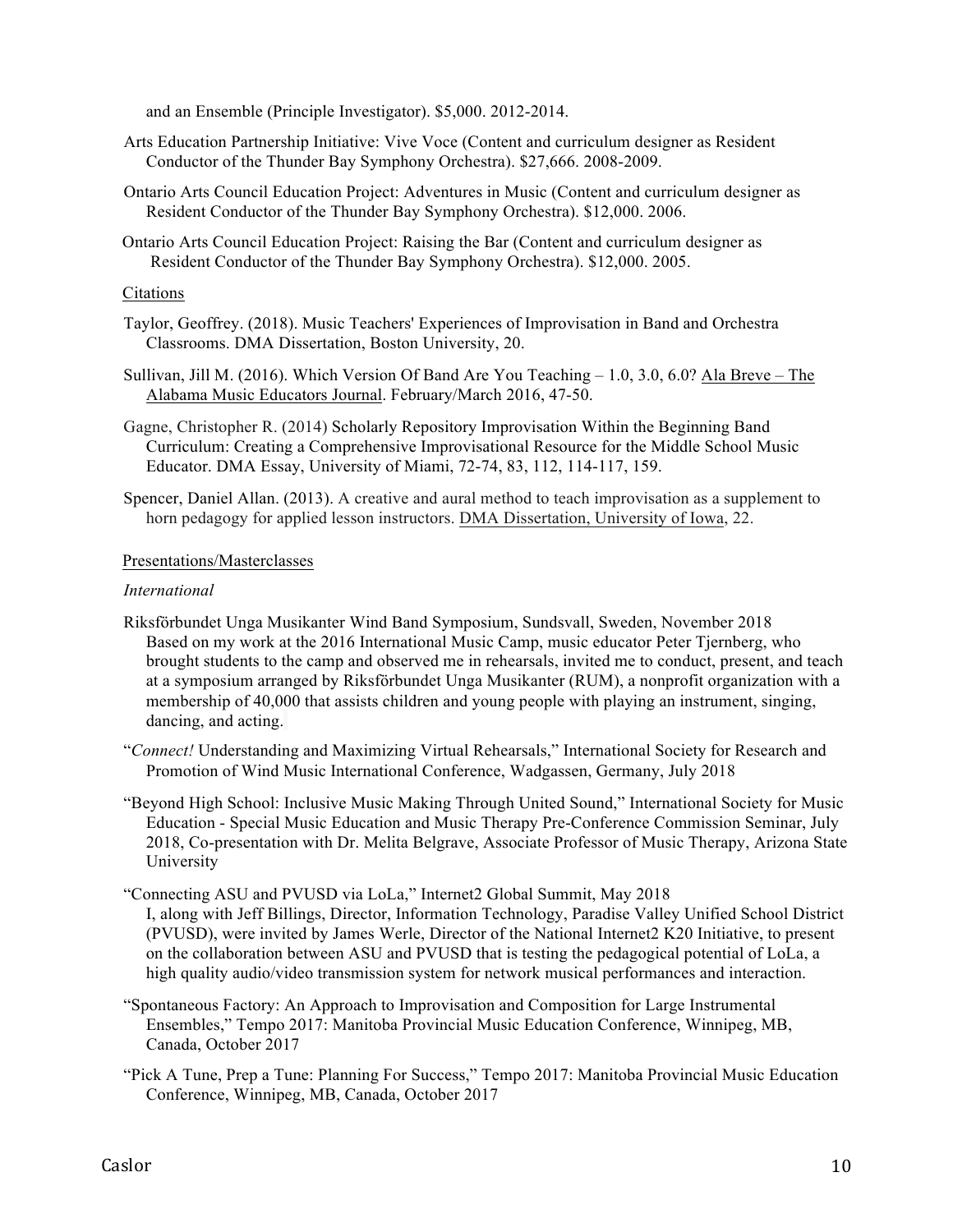- "Fermatas, Cues, and Cut-Offs, Oh MY!," Tempo 2017: Manitoba Provincial Music Education Conference, Winnipeg, MB, Canada, October 2017
- "Of All The Bands I've Heard, This Is Certainly One Of Them," Tempo 2017: Manitoba Provincial Music Education Conference, Winnipeg, MB, Canada, October 2017
- "Spontaneous Factory: An Approach to Improvisation and Composition for Large Instrumental Ensembles," Midwest Band and Orchestra Clinic, Chicago, IL, December 2016
- "Giya Kancheli's *Magnum Ignotum* for Wind Ensemble: Composing in the Present without Compromising the Past," International Society for the Promotion and Research of Wind Music, Oberwölz, Austria, July 2016. Was unable to accept this offer due to a previous engagement.
- "CONNECT! High-Fidelity Virtual Rehearsals with the Click of a Button," World Association of Symphonic Bands and Ensembles Conference, San Jose, CA, July 2015
- "Giya Kancheli's *Magnum Ignotum for Wind Ensemble*: Composing in the Present without Compromising the Past," World Association of Symphonic Bands and Ensembles Conference, San Jose, CA, July 2015

#### *National*

- Guest Clinician, California Band Directors Association's Conducting Symposium, Fresno, CA, February 2019
- Guest Faculty, Music Mentors International Conducting Workshop, Seneca Fall, NY, July 2016

*Arizona*

- "Network Performance of LoLa at Gammage Auditorium," CIO/CTO Forum 2018, Phoenix, AZ, October 2018
- Featured Clinician, Clinic For Developing and Future Music Educators, Conn Selmer Division of Education, Tempe, AZ, September 2018
- "Pick A Tune, Prep a Tune: Planning For Success," Paradise Valley Unified School District Professional Development Day, Phoenix, AZ, December 2017
- "Die Fledermaus by Johann Strauss II," Arizona Music Educators Association In Service Conference, Mesa, AZ, January 2016
- "Gestures and Icons and Improv, OH MY!," Arizona NAfME Collegiate Fall Kickoff, Tempe, AZ, November 2015

# *Arizona State University*

"Of All The Bands I've Heard, This Is Certainly One Of Them," GClef – Arizona State Music Education Student Council, April 2018

"Spontaneous Factory: An Approach to Improvisation and Composition for Large Instrumental Ensembles," The Art of Teaching Advanced Instrumentalists (MUE 482), March 2018

Presentations/Masterclasses Prior to ASU Appointment

"Looking Back To Move Forward," Saskatchewan Music Conference, Regina, SK, Canada November 2013

"From Sage on the Stage to Guide on the Side: Ensemble Empowerment" Saskatchewan Music Conference, Regina, SK, Canada, November 2013 Quebec Band Association's Annual Conference (Glissando), Orford, QC, Canada, October 2012 Eastern School District Professional Development Day, St. John's, NL, Canada, October 2011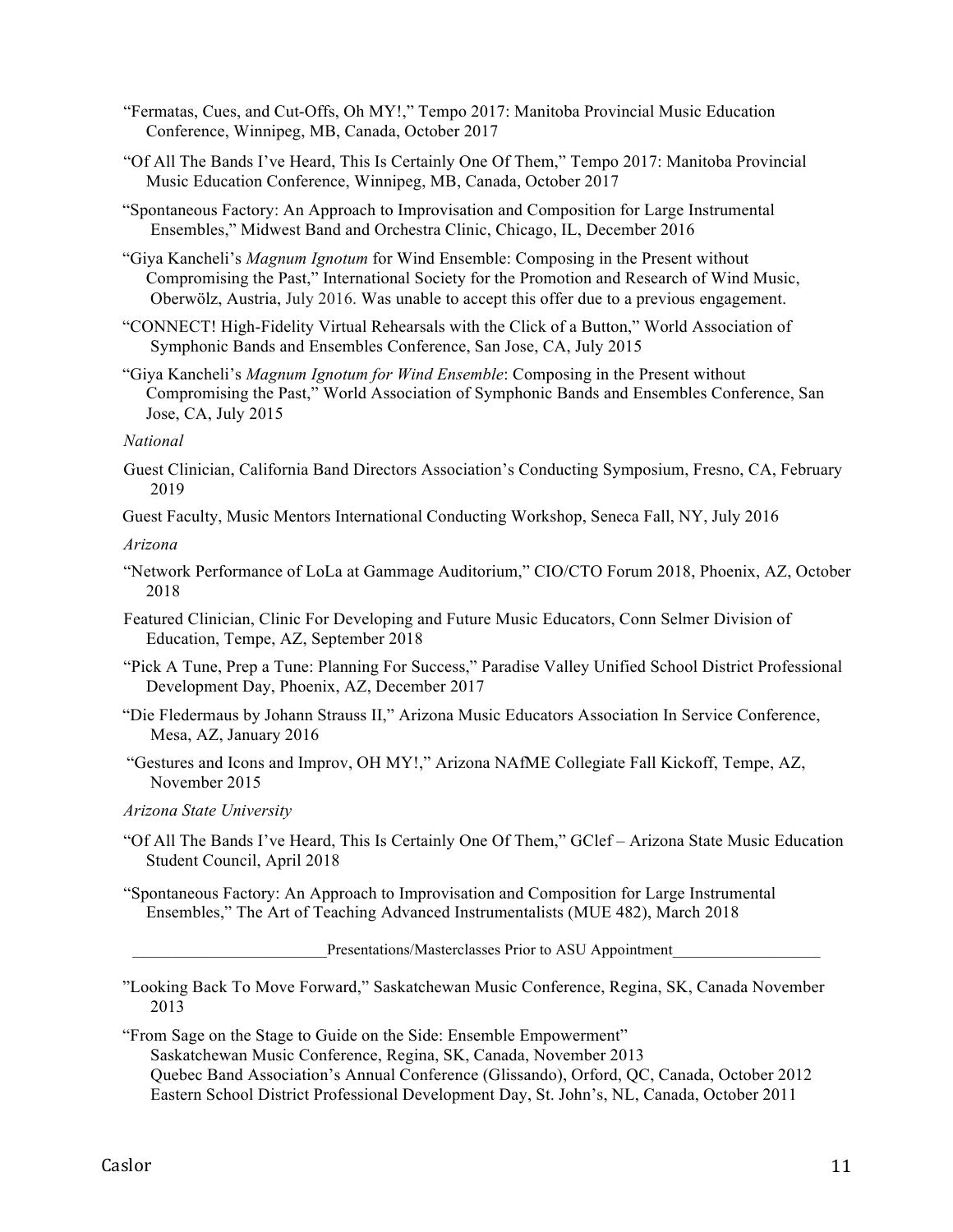"Stop, Look and Listen—10 Thoughts for the Podium"

- Saskatchewan Music Conference, Regina, SK, Canada, November 2013 Quebec Band Association's Annual Conference (Glissando), Orford, QC, Canada, October 2012
- "Thinking Outside of the Box to Cover the Curriculum," C2C Summer Institute 2013, Newfoundland and Labrador Department of Education, St. John's, NL, Canada, June 2013
- "Connect! Determining A Best Practice For Internet-based Rehearsals/Clinics," College Band Directors National Association, National Conference, Greensboro, NC, March 2013
- "Programming for Success," Quebec Band Association's Annual Conference (Glissando), Orford, QC, Canada, October 2012
- "Composing for Band," Newfound Music Festival, Memorial University, January 2012
- "Teaching from the Podium," Arts Work Conference, St. John's, NL, Canada, November 2011
- "Spontaneous Factory: An Approach to Improvisation for Large Instrumental Ensembles" Nova Scotia Music Educators Association Annual Conference, Dartmouth, NS, Canada, October 2010
	- Newfoundland and Labrador Teachers' Association Music Council Bi-Annual Conference, St. John's, NL, Canada, October 2010
	- Canadian Wind Conductors Development Program, Winnipeg, MB, Canada, July 2010
- "Stravinsky: Demystifying the Octet," Canadian Wind Conductors Development Program, Winnipeg, MB, Canada, July 2008, July 2009, July 2010
- "Recognizing Compositional Propulsion Through Cadential Manipulation To Create A More Cohesive Interpretation/Performance," Canadian Wind Conductors Development Program, Winnipeg, MB, Canada, July 2009, July 2010

#### Premieres, Commissions and Recordings

## *Premieres*

| Transcendent Light, Kenley Kristofferson                                          |  |
|-----------------------------------------------------------------------------------|--|
| Conductor; ASU Wind Ensemble and Choirs; U.S. premiere planned for April 22, 2019 |  |

- Growing Block View, Laura M. Kramer (Holben Publishing) Conductor; Dr. Deanna Swoboda and Friends; world premiere, November 12, 2016
- Slipstream, Jordan Nobles Conductor; ASU Wind Ensemble; world premiere, September 27, 2016
- Noir, Christopher Norby Conductor; ASU Wind Ensemble; world premiere, September 27, 2016
- Concerto for Trumpet and Wind Ensemble, Michael Mikulka Conductor; National Youth Band of Canada; Canadian premiere, May 2016
- The Meeting Place, Kenley Kristofferson Conductor; ASU Wind Ensemble; U.S. premiere, April 12, 2016

#### *Commissions*

- Concerto for Piano and Wind Ensemble, Dana Wilson Commissioned by a consortium of American Universities led by conductor Chris Hughes
- Double Concerto for Clarinet, Saxophone, and Wind Ensemble, Carter Pann Commissioned by a consortium of American Universities led by Penn State University David B. Stambler, saxophone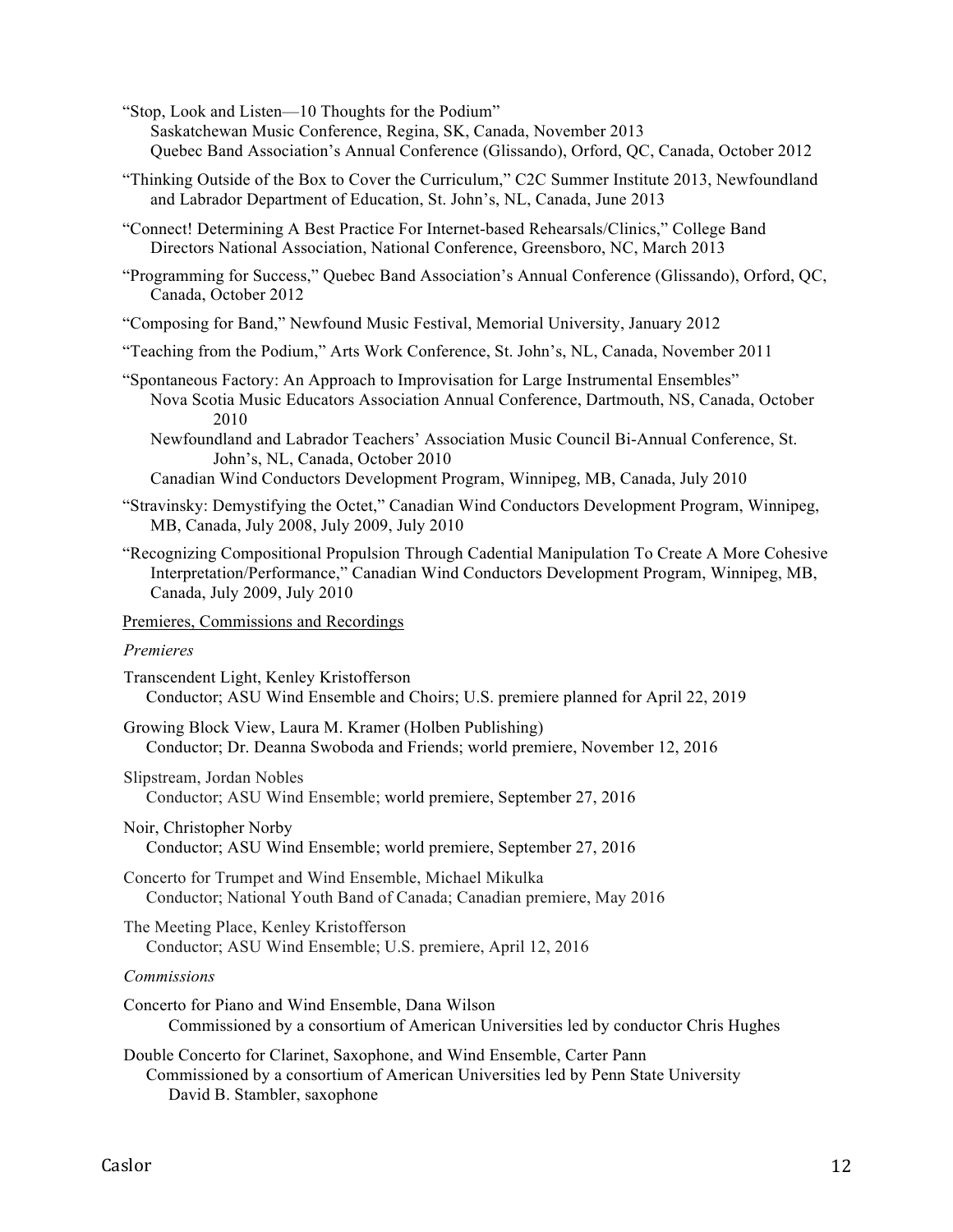| Diversions, Robert Spittal                                                                                                                                                                                              |
|-------------------------------------------------------------------------------------------------------------------------------------------------------------------------------------------------------------------------|
| Conductor; ASU Wind Ensemble; consortium premiere planned for February 5, 2019<br>Commissioned by a consortium of American Universities led by Idaho State University<br>Patrick Brooks, conductor                      |
| TBD, Derek M. Jenkins<br>Commissioned by a consortium of American Universities led by Wichita State University,<br>Timothy Shade, conductor                                                                             |
| Electrons Dancing, Anthony O'Toole<br>Conductor; ASU Wind Ensemble; consortium premiere planned for April 3, 2019<br>Commissioned by a consortium organized by the composer.                                            |
| Hold fast to dreams, Dana Wilson<br>Commissioned by a consortium of American orchestra led by the Oklahoma Youth Orchestra,<br>Jeffery Grogan, conductor                                                                |
| TBD, Nico Muhly<br>Commissioned by a consortium of American Universities led by University of South Carolina,<br>Michael Harley, bassoon, Scott Weiss, conductor                                                        |
| Last Breaths, Armando Bayolo<br>Commissioned by a consortium of American Universities led by The College of New Jersey, David<br>Vickerman, conductor                                                                   |
| Machiavelli's Conscience, Michael Markowski<br>Commissioned by a consortium of American Universities led by The University of Illinois, Sean<br>Smith, conductor                                                        |
| Fractured Minds, Christopher Norby<br>Commissioned by myself for the ASU Philharmonia                                                                                                                                   |
| Korn Symphony, Peter Meechan<br>Conductor; ASU Wind Ensemble; performance April 12, 2016<br>Commissioned by a consortium of international ensembles led by Middle Tennessee State University,<br>Reed Thomas, conductor |
|                                                                                                                                                                                                                         |

# *Recordings*

- "Snarl," Conductor; ASU Wind Ensemble; 2018; first studio recording of *Snarl* by John Mackey. This recording will be used by the composer for promotional purposes.
- "Palace of the Snow Queen," Conductor; ASU Wind Ensemble; 2018; first studio recording of *Palace of the Snow Queen* by Jason Spraggins. This recording will be used by C. L. Barnhouse for promotional purposes.

Premieres, Commissions and Recordings Prior to ASU Appointment

# *Premieres*

The Pohutukawa Stands, Peter Meechan

Conductor; Memorial University Wind Ensemble; world premiere, February 1, 2013

## *Commissions*

Invisible Cities, Dinuk Wijeratne

- Conductor; Memorial University Wind Ensemble and TorQ Percussion Quartet; consortium premiere February 4, 2015
- Commissioned by a consortium of Canadian Universities led by The University of Saskatchewan, Darrin Oehlerking, conductor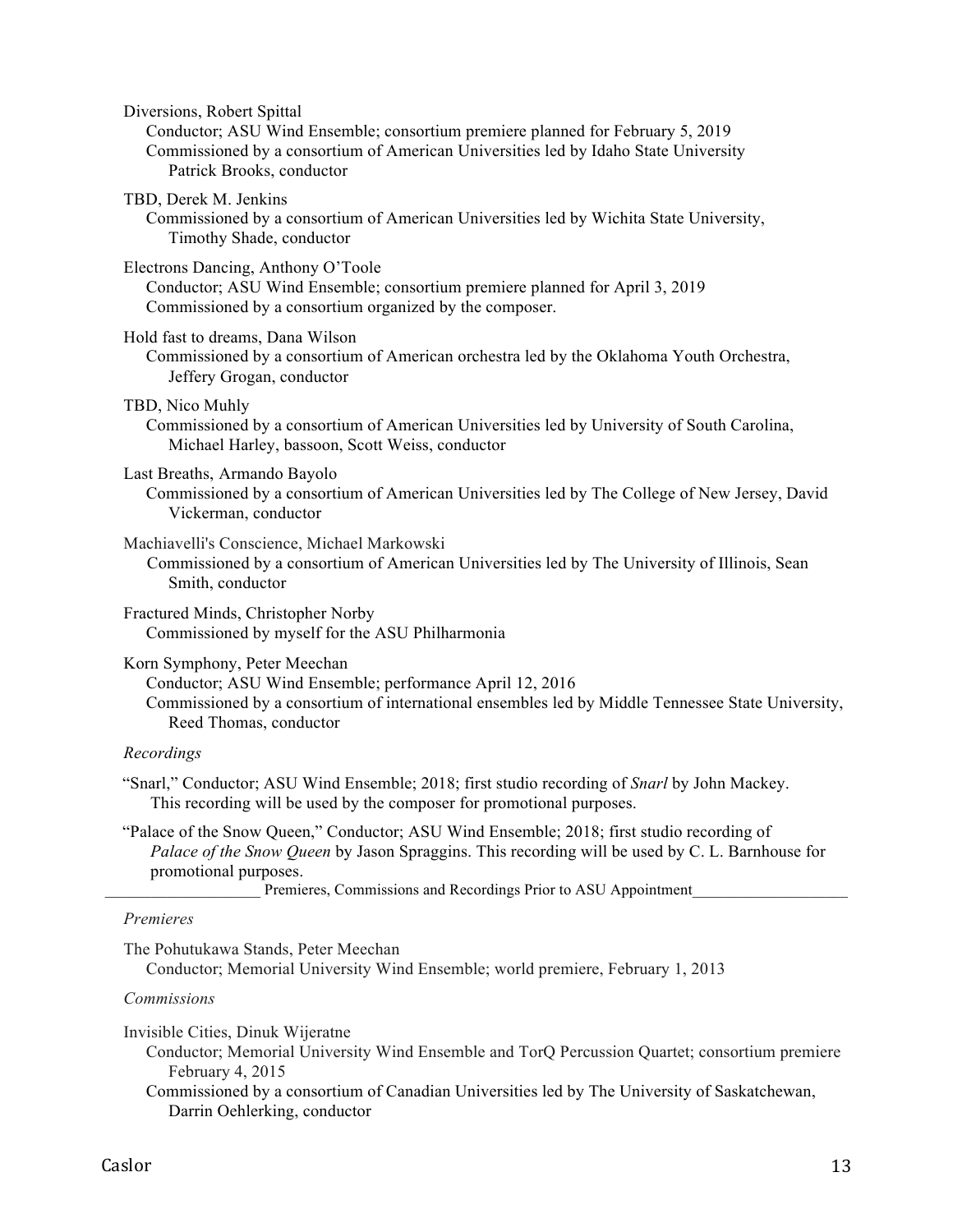## *Recordings*

- "Distorted Mirrors," Conductor, Tephra Collective (Alan Klaus trumpet, Tim Dueppen- trombone), Memorial University Wind Ensemble, 2017 (recording took place in 2013), Studio recording of *Fandango for Trumpet, Trombone, and Wind Ensemble* by Joseph Turrin
- "100 Greatest Dance Hits," Saxophone, Sylvie Proulx (guitar) and various other artists, CBC Radio 1 and 2, 2011
- "Rita Chiarelli with the Thunder Bay Symphony: Uptown Goes Downtown," Conductor, Rita Chiarelli (vocals), Mad Iris Music, 2008, Nominated for two Canadian Folk Music Awards
- "Footprints," Conductor, Pat Stuckemeyer (euphonium), ASU Wind Ensemble, 2008, Potenza Music, World premiere recording of *Fields of Destruction* by Peter Meechan

## Evaluation/Thesis Examination

#### *Doctoral Committees*

- Melanie Brooks, DMA (co-chair): *Building Bridges through Music: A Recording and Performance Collaboration with Adult Composers, Young Soloists, and Collegiate Band Accompaniment* (2018)
- Vanja Nikolovski, DMA (member): Behind the Scenes of *The Fiery Angel:* Prokofiev's Character Reflected in the Opera (2018)
- Jack Liang, DMA (member): *Clarinet Multiphonics: A Catalog and Analysis of Their Production Strategies* (2018)
- Mark Alpizar, DMA (member): *Miklós Rózsa's Theme, Variations, and Finale: A Guide for Performers* (2018)
- Patrick Englert, DMA (member): *Analysis of Current Electric Pickup Technology Utilized in Clarinet Performance and Investigation into Potential Improvements* (2018)
- Cullan Lucas, DMA (chair): *Expert Memory and Instrumental Conductors: Interactions between Long-Term and Short-Term Memory* (2017)
- Bryan Raya, DMA (member): *A Survey of the Current Financial Trends in American Adult Community Bands* (2017)

Trae Blanco, DMA (member): *BCM International and Its Role in the Contemporary Wind Band* (2016)

- Catherine Fraser, DMA (member): *Wellness Resources at Music Colleges: A Survey of How This Information is Being Offered* (2016)
- Junghwan Kwon, DMA (member): *Gustav Mahler's Symphony No. 4 in the Chamber Version by Klaus Simon: Performance, Discussion, and Recording* (2016)

*Doctoral Committees (in progress)*

| Yeil Park (co-chair) | Shannon Shaker (member) | Paul Koch (member) |
|----------------------|-------------------------|--------------------|
| Masters Committees   |                         |                    |
| Melanie Brooks       | Samantha Yim            | Curren Myers       |
| Devin Henderson      | Andrew Lammly           | Jennifer Hillen    |
| Fangyi Niu           | Greg Fritz              |                    |

## *Student Achievements*

Bill Brennan, MMus, Instrumental Conducting, Memorial University – Bill is Assistant Professor of Instrumental Conducting at Memorial University. Bill was my student when I was on faculty at Memorial University. He won the position after a full search that saw four candidates on campus.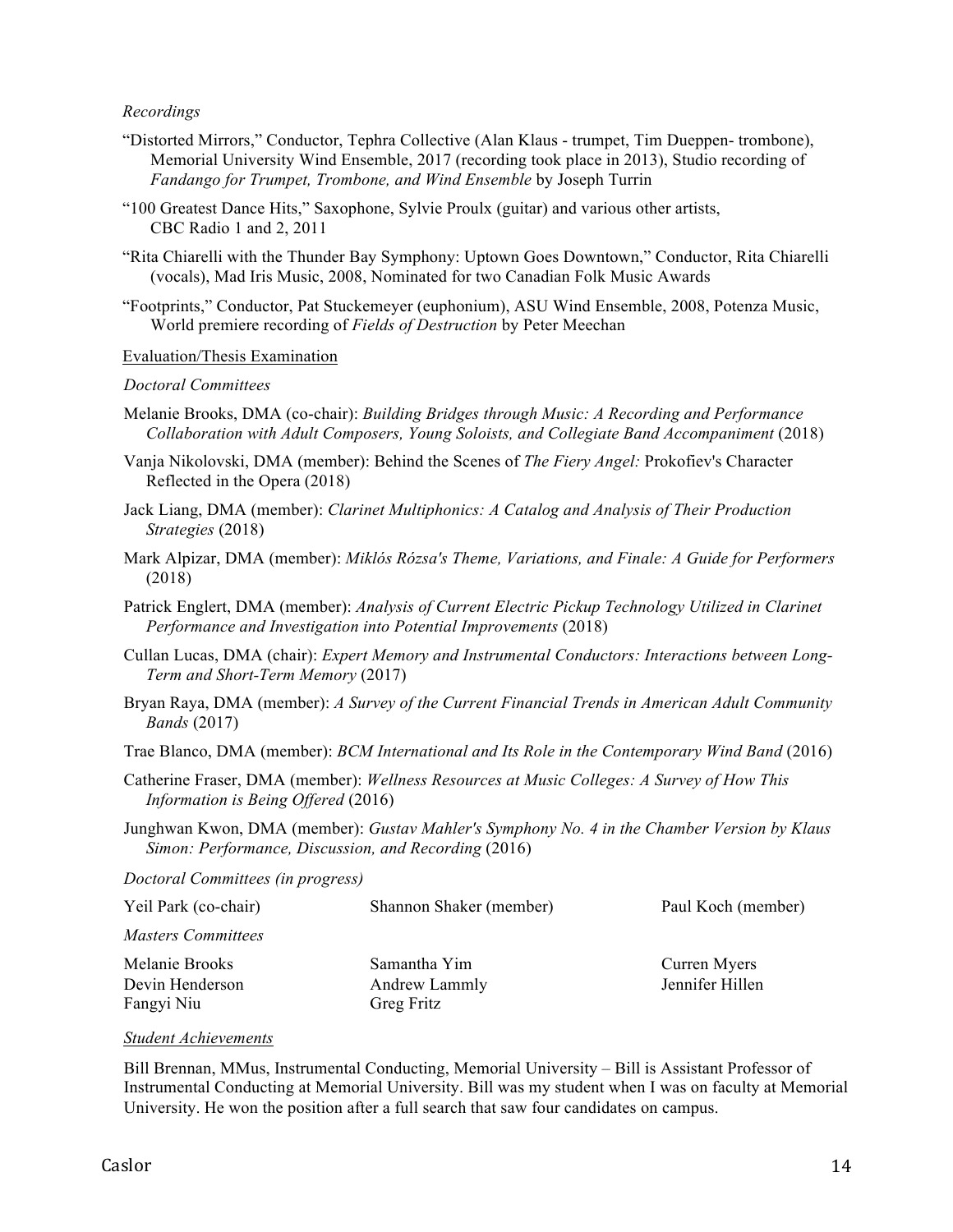Melanie Brooks, DMA, Wind Band Conducting, Arizona State University – Melanie is Director of Bands at Winona State University (Winona, MN). I co-chaired her doctoral committee and mentored her when she conducted the ASU Wind Ensemble and throughout the job application process.

Samantha Parent, MMus, Instrumental Conducting, Memorial University – Samantha is currently the conductor of the 3<sup>rd</sup> Field Artillery Band (St. John, NB, Canada), Assistant Director of Music for the Ceremonial Guard Band of Canada (Ottawa, ON, Canada), and Director of Music – Sistema Saint John Youth Chamber Orchestra (St. John, NB, Canada).

Cullan Lucas, DMA, Orchestral Conducting, Arizona State University – Cullan is currently Interim Director of Wind Ensemble and Orchestra at the University of Wisconsin – La Crosse. I chaired his doctoral committee and mentored him when he conducted the ASU Philharmonia and Symphony Orchestra and throughout the job application process.

Parker Nakamura, BMus, Trumpet Performance, Arizona State University – I gave Parker private conducting lessons throughout the 2016/17 academic year. He was then invited to attend the University of Hawaii Conducting Symposium as one of only a few non-professional music educators. That experience resulted in him being offered the position of Assistant Director of Bands at Pearl City High School (Pearl City, HI).

Sierra Rogers, BMus, Music Education, Arizona State University – I gave Sierra private conducting lessons in Spring 2017 to assist in her preparations for drum major auditions with the Academy Drum and Bugle Corps. Her successful audition resulted in her being named drum major for their 2017 season.

Evaluation and Thesis Examination Prior to ASU Appointment

- Primary Instructor for Music 7210 Instrumental Conducting III: School of Graduate Studies, Memorial University of Newfoundland, 2015 (Final Conducting Recital, Samantha Parent, candidate for Master of Music degree)
- Primary Instructor for Music 7210 Instrumental Conducting III: School of Graduate Studies, Memorial University of Newfoundland, 2014 (Final Conducting Recital, Bill Brennan, candidate for Master of Music degree)
- Second Reader for Music 7002 Major Research Paper: School of Graduate Studies, Memorial University of Newfoundland, 2014 ("Growing Musicians in the 21<sup>st</sup> Century: Recommendations for the Delivery of Online Music Education to Rural Communities," Sarah Comerford, candidate for Master of Music degree)
- Internal Thesis Examiner, School of Graduate Studies, Memorial University of Newfoundland, 2012 ("Middle School Band Pedagogy: A Conscious, Comprehensive, and Creative Approach," Caitlin Quinton, candidate for Master of Education degree)

# Curriculum/Course Development

Course development – MUP 494 (Advanced Rehearsal Techniques) School of Music, Arizona State University, 2016

Course development – MUP 442/542 (Philharmonia) School of Music, Arizona State University, 2016

Curriculum/Course Development Prior to ASU Appointment

Coordinator/Conductor, MUN Music Camp – Junior Band Week, St. John's, NL, 2012-2014 Course development – Music 3321 (Instrumental Conducting I), Music 3322 (Instrumental Conducting II), School of Music, Memorial University, 2012

Consultant, Arts Infused Curriculum, Beginner Band Pilot Project, École des Grands-Vents, St. John's, NL, 2011-2012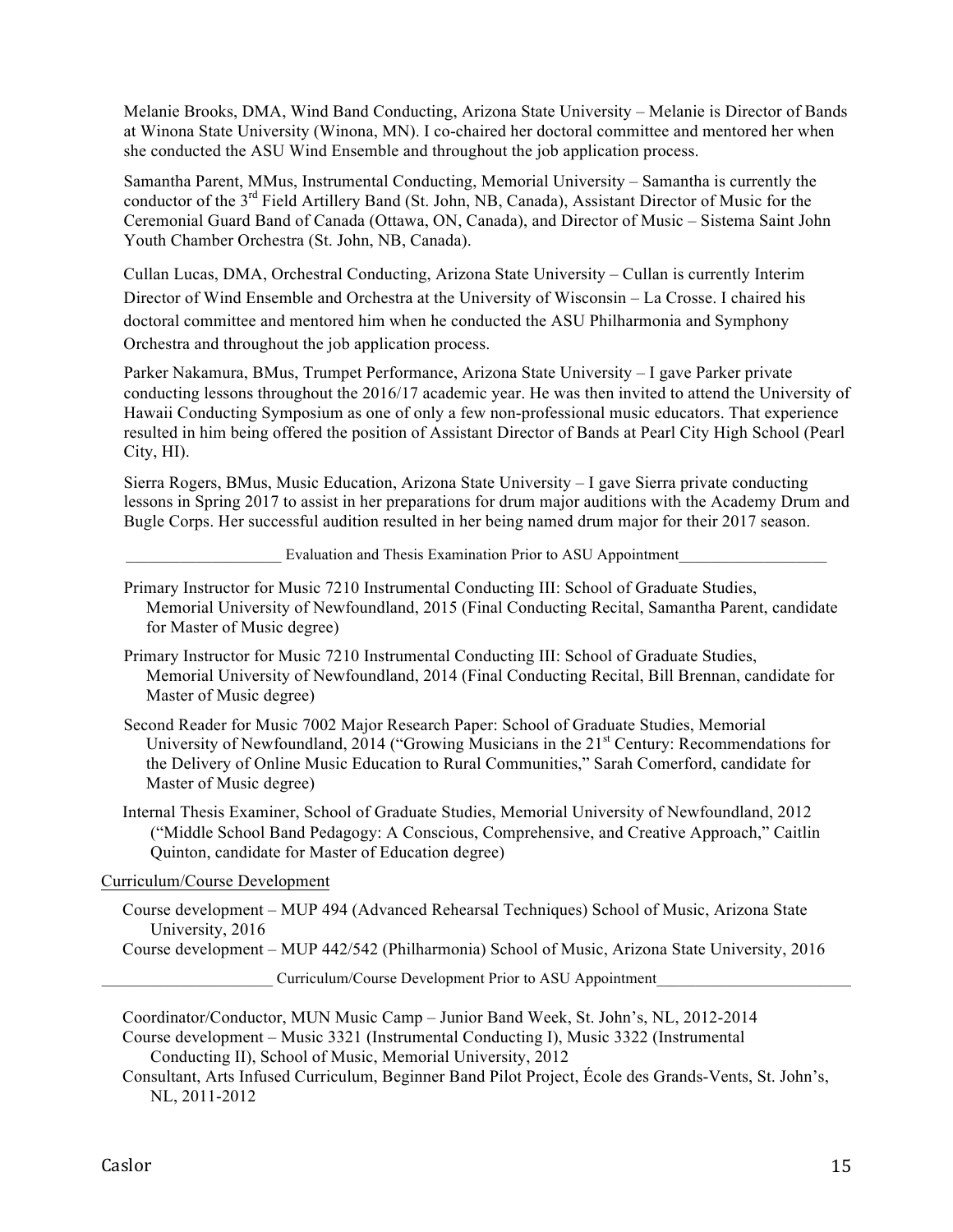# SERVICE & ENGAGEMENT

## International

Chair, Canadian Band Association's Howard Cable Prize in Composition, 2011- present Clinician, 10 Concert Bands, Pembina Trails School Division, Winnipeg, MB, Canada, October 2017

## National

Chair, Arizona Chapter of the College Band Directors National Association, 2017- present Member, Music Education Committee, College Band Directors National Association, 2017- present Co-Host, 2019 College Band Directors National Association National Conference, 2015- present Clinician, Oswego High School, Oswego, IL, December 2016 Clinician, Thompson Junior High School, Oswego, IL, December 2016 Clinician, Albuquerque Youth Orchestra (NM), Tempe, AZ, June 2016

## Arizona

- Clinician, Brophy College Preparatory, Phoenix, March 2018
- Clinician, Sierra Linda High School, Tolleson, December 2017
- Clinician, Arizona School for the Arts, Phoenix, September 2017
- Clinician, Desert Vista High School Chamber Orchestra, Ahwatukee, April 2017
- Clinician, McClintock High School Band, Tempe, February 2017
- Clinician, Shadow Mountain High School Concert Band, Phoenix, February 2017
- Clinician, Arizona School for the Arts, Phoenix, October 2016
- Clinician, Albuquerque Youth Orchestra (Albuquerque, NM), Tempe, June 2016

Clinician, Sahuaro High School Orchestra (Tucson, AZ), Tempe, May 2016

Clinician, McClintock High School Concert Band, Tempe, February 2016

Clinician, Mesa Community College Concert Band, Mesa, November 2015

# Arizona State University

| 2017-2018 | Phi Mu Alpha Sinfonia (Faculty Advisor)                                                |
|-----------|----------------------------------------------------------------------------------------|
|           | Diversity and Inclusion Committee (Chair)                                              |
|           | <b>Summer Programs Planning Committee</b>                                              |
|           | Undergraduate Curriculum Committee                                                     |
| 2016-2017 | College Music Society Summit, University of South Carolina, June 2016 (ASU)            |
|           | School of Music Conducting Area Representative)                                        |
|           | School of Music Fall Retreat (Co-Facilitator)                                          |
|           | <b>Summer Programs Planning Committee</b>                                              |
|           | All State Weekend (Faculty Liaison)                                                    |
|           | Phi Mu Alpha Sinfonia (Faculty Advisor)                                                |
|           | Diversity and Inclusion Committee (Chair)                                              |
| 2015-2016 | Search Committee (Director of Orchestras)<br><b>Summer Programs Planning Committee</b> |
|           | Service and Engagement Prior to ASU Appointment                                        |

# Regional and National/International

Chair, Band Committee, Canadian Music Educators Association National Conference, Winnipeg, MB, July 2015

Adjudicator, Kiwanis Music Festival. Stratford, ON, April 2015

Honorary Orchestra Committee Member, Musicfest Canada

Voting Member, Canadian Music Centre Atlantic Region, 2012-2013

Co-Founder/Co-Director CBA Composition Competition, Canadian Band Association, 2011-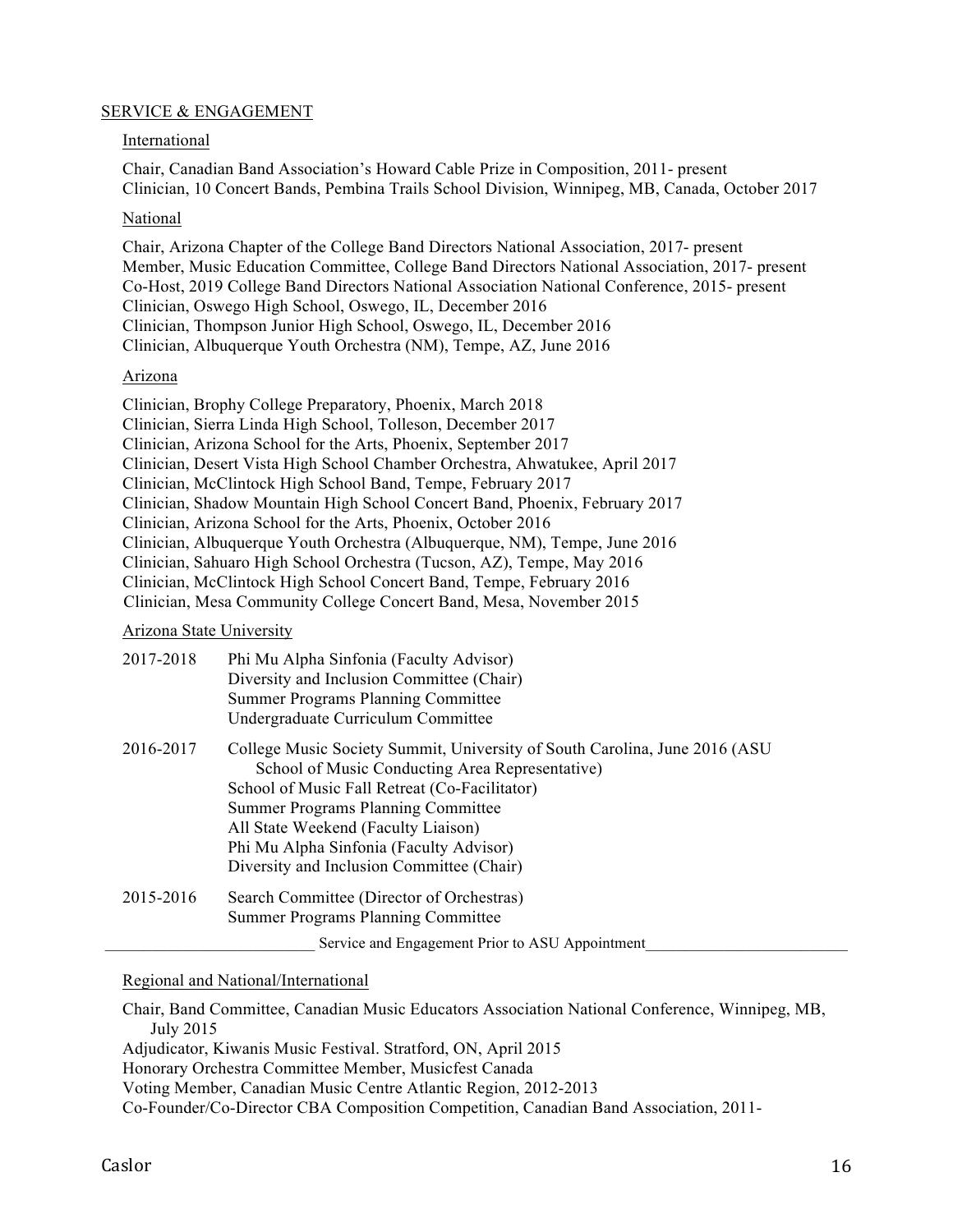- Assistant Coordinator, Clinics and Clinicians, World Association of Symphonic Bands and Ensembles, 14<sup>th</sup> International Conference, Cincinnati, OH, July 2009
- Adjudicator, Rainy River Music Festival, Fort Frances, ON, April 2008
- Adjudicator, Thunder Bay Festival of the Arts, Thunder Bay, ON, January 2008
- Juror, Classical Music Recording, Ontario Arts Council, November 2007

Board Member, Saskatchewan Band Association, 2001-2002

Student Teacher Supervisor, University of Saskatchewan Student Teacher Placement Program, Outlook, SK, June 2002

## Newfoundland and Labrador

- Conductor, Memorial University Convocation Band, Memorial University, 2013-2014
- Coordinator/Conductor, MUN High School Honour Band, Memorial University, November 2011- 2014
- Clinician, St. Paul's Junior High Jazz Band, St. Johns, NL, April 2014
- Clinician, Bishops/Booth Concert Band, St. John's, NL, April 2014
- Conductor, Gonzaga High School Concert Band, St. John's, NL, May 2013
- Clinician, Cowan Heights Junior High, St. John's, NL, May 2013
- Board Member, Rotary Music Festival, St. John's, NL, 2012-2015
- Conductor, Long & McQuade Concert Band Reading Session, Newfoundland and Labrador Teachers' Association Music Council Bi-Annual Conference, St. John's, NL, September 2012
- Co-Conductor, School of Music Reunion Band, Memorial University, August 2012
- Clinician, St. Paul's Junior High Symphonic Band, St. John's, NL, May 2012
- Co-Conductor, MUN's production on *Carmina Burana,* Clarenville, NL, April 2012
- Organizing Committee, New Horizons Band, St. John's, NL, 2012
- Clinician, École des Grands-Vents Beginner Band, St. John's, NL, February 2012
- Clinician, Eastern Wind Ensemble, St. John's, NL, November 2011
- Co-Coordinator, Newfoundland and Labrador Teachers' Association Music Council
- Professional Development Event with Dr. Dale Lonis, Memorial University, September 2011
- Co-Coordinator/Conductor, Long & McQuade Concert Band Reading Session, Memorial University, September 2011
- Adjudicator, Newfoundland Provincial Music Festival, Carbonear, NL, May 2011
- Clinician, Holy Trinity High School Concert Band, Torbay, NL, May 2011
- Clinician, Gonzaga High School Band, St. John's, NL, April 2011
- Clinician, Amalgamated Academy Band (Bay Roberts, NL), St. John's, NL, March 2011
- Coordinator/Conductor, MUN High School Honour Band, Memorial University, February 2011
- Co-Coordinator/Conductor, Long & McQuade Concert Band Reading Session, Memorial University, January 2011

Memorial University

| 2014-2015 | Academic Council, Faculty of Education (School of Music Representative)<br>Co-Chair, NewFound Music Festival Committee<br>Curriculum Planning and Development Committee (Conducting)<br>Juror, MUN Concerto Competition |
|-----------|-------------------------------------------------------------------------------------------------------------------------------------------------------------------------------------------------------------------------|
| 2013-2014 | Academic Council, Faculty of Education (School of Music Representative)<br>Co-Chair, NewFound Music Festival Committee<br>Recruitment Committee<br>Search Committee (Single Reed)                                       |
| 2012-2013 | Academic Council, Faculty of Education (School of Music Representative)<br>Chair, Search Committee (Choral)<br>Co-Chair, NewFound Music Festival Committee<br>Curriculum Planning & Development Committee (Conducting)  |